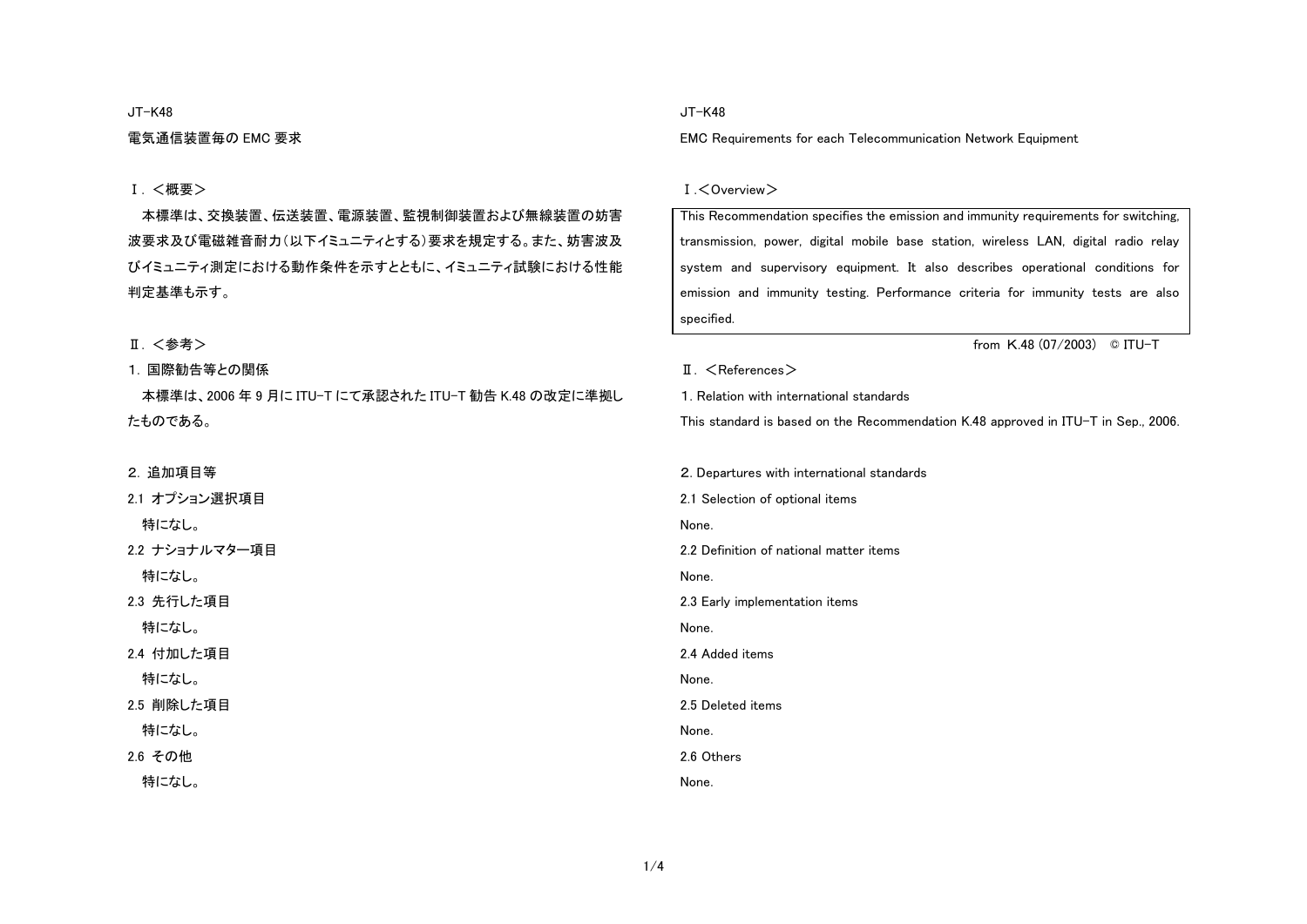# 3. 改版の履歴

| 版数  | 発 行 日          | 改版内容                             |  |  |  |
|-----|----------------|----------------------------------|--|--|--|
| 第1版 | 2002年<br>5月30日 | 制 定                              |  |  |  |
| 第2版 | 2004年1         | ITU−T 勧告 K.48(2003 年 7 月)改定内容の盛込 |  |  |  |
|     | 1月25日          | 章番号の変更                           |  |  |  |
|     |                | 「5.1.1 無線装置からの妨害波」追加             |  |  |  |
|     |                | 「7.5 無線 LAN に関する動作条件.及び.試験条件の仕   |  |  |  |
|     |                | 様」追加                             |  |  |  |
|     |                | 「7.6 デジタル移動無線機器のベースステーション(BS)のため |  |  |  |
|     |                | の特定動作条件と試験構成」追加                  |  |  |  |
|     |                | 「7.7 デジタル無線中継システムにおける特定動作条件と試    |  |  |  |
|     |                | 験構成   追加                         |  |  |  |
|     |                | 「8.5 無線 LAN の性能判定基準」追加           |  |  |  |
|     |                | 「8.6 デジタル移動無線機器のベースステーションのための特   |  |  |  |
|     |                | 定性能判定基準」追加                       |  |  |  |
|     |                | 「8.7 デジタル無線中継システムに対する特定性能判定基     |  |  |  |
|     |                | 準1 追加                            |  |  |  |
|     |                | 付属資料 付表 A-1 筐体ポート無線周波数放射雷磁界:     |  |  |  |
|     |                | 周波数帯追加                           |  |  |  |
|     |                | DC 電源ポート: 電圧ディップ 異常電圧.           |  |  |  |
|     |                | 電圧変動追加                           |  |  |  |
|     |                | 付属資料 付表 A-2 筐体ポート無線周波数放射電磁界:     |  |  |  |
|     |                | 周波数帯追加                           |  |  |  |
|     |                | DC 電源ポート:電圧ディップ異常電圧.             |  |  |  |
|     |                | 電圧変動追加                           |  |  |  |
| 第3版 | 2015年8         | ITU-T 勧告 K.48(2006 年 9 月)改定内容の盛込 |  |  |  |
|     | 月27日           | 「参照規格」見直し                        |  |  |  |

## 3. Change history

| Version | Date             | Outline   |  |
|---------|------------------|-----------|--|
|         | May 30, 2002     | Published |  |
| 2       | November 25,2004 | Revised   |  |
| 3       | August 27, 2015  | Revised   |  |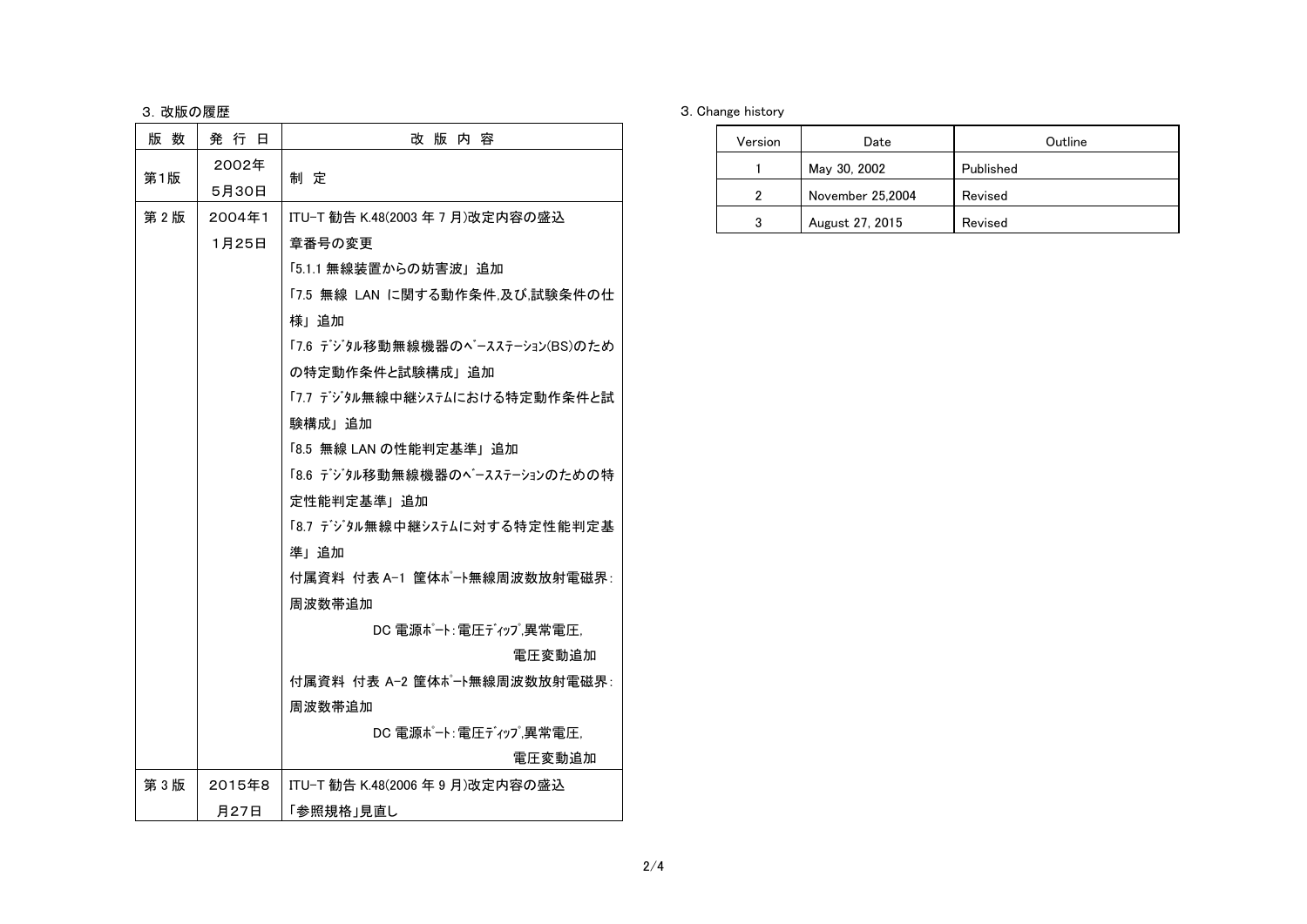|  | <b>Γ7.8</b> | xDSL における特殊な動作条件と試験構成」 |
|--|-------------|------------------------|
|  | 追加          |                        |
|  | <b>6.8</b>  | DSLアクセスシステムのための特別パフォー  |
|  |             | マンスクライテリア」 追加          |

| 4. 標準作成部門                                    |                                                  | 4. Working Group that developed this standard                                 |  |  |
|----------------------------------------------|--------------------------------------------------|-------------------------------------------------------------------------------|--|--|
| 情報転送専門委員会                                    | Optical Transport Networks and EMC Working Group |                                                                               |  |  |
|                                              |                                                  |                                                                               |  |  |
| Ⅲ. <目次>                                      | Ш.                                               | $\leq$ Table of contents $>$                                                  |  |  |
| <参考>                                         | $\leq$ Reference $>$                             |                                                                               |  |  |
| 1. 適用範囲                                      |                                                  | Scope                                                                         |  |  |
| 2. 参照規格                                      | 2                                                | References                                                                    |  |  |
| 3. 定義                                        | 3                                                | Definitions                                                                   |  |  |
| 4. 略号                                        | 4                                                | Abbreviations                                                                 |  |  |
| 5. 試験方法と許容値                                  | 5                                                | Test methods and limits                                                       |  |  |
| 5.1 妨害波                                      | 5.1                                              | Emission                                                                      |  |  |
| 5.2 イミュニティ                                   | 5.2                                              | Immunity                                                                      |  |  |
| 6. 一般的な動作条件と試験構成                             | 6                                                | General operational conditions and test configuration                         |  |  |
| 7. 特殊な動作条件と試験構成                              | 7                                                | Specific operational conditions and test configurations                       |  |  |
| 7.1 交換装置の動作条件                                | 7.1                                              | Operational conditions for switching equipment                                |  |  |
| 7.2 伝送装置の動作条件                                | 7.2                                              | Operational conditions for transmission equipment                             |  |  |
| 電源装置の動作条件<br>7.3                             | 7.3                                              | Operational conditions for power equipment                                    |  |  |
| 7.4 監視制御装置の動作条件                              | 7.4                                              | Operational conditions for supervisory equipment                              |  |  |
| 7.5 無線LANに関する特定動作条件及び試験条件                    | 7.5                                              | Specific operational condition and test configuration for wireless LAN        |  |  |
| ディジタル移動無線機器ベースステーション(BS)のための特定動作条件と試験<br>7.6 | 7.6                                              | Specific operational condition and test configuration for digital mobile Base |  |  |
| 構成                                           | Station (BS)                                     |                                                                               |  |  |
| 7.7 ディジタル無線中継システムにおける特定動作条件と試験構成             | 7.7                                              | Specific operational condition and test configuration for digital radio relay |  |  |
|                                              | system                                           |                                                                               |  |  |